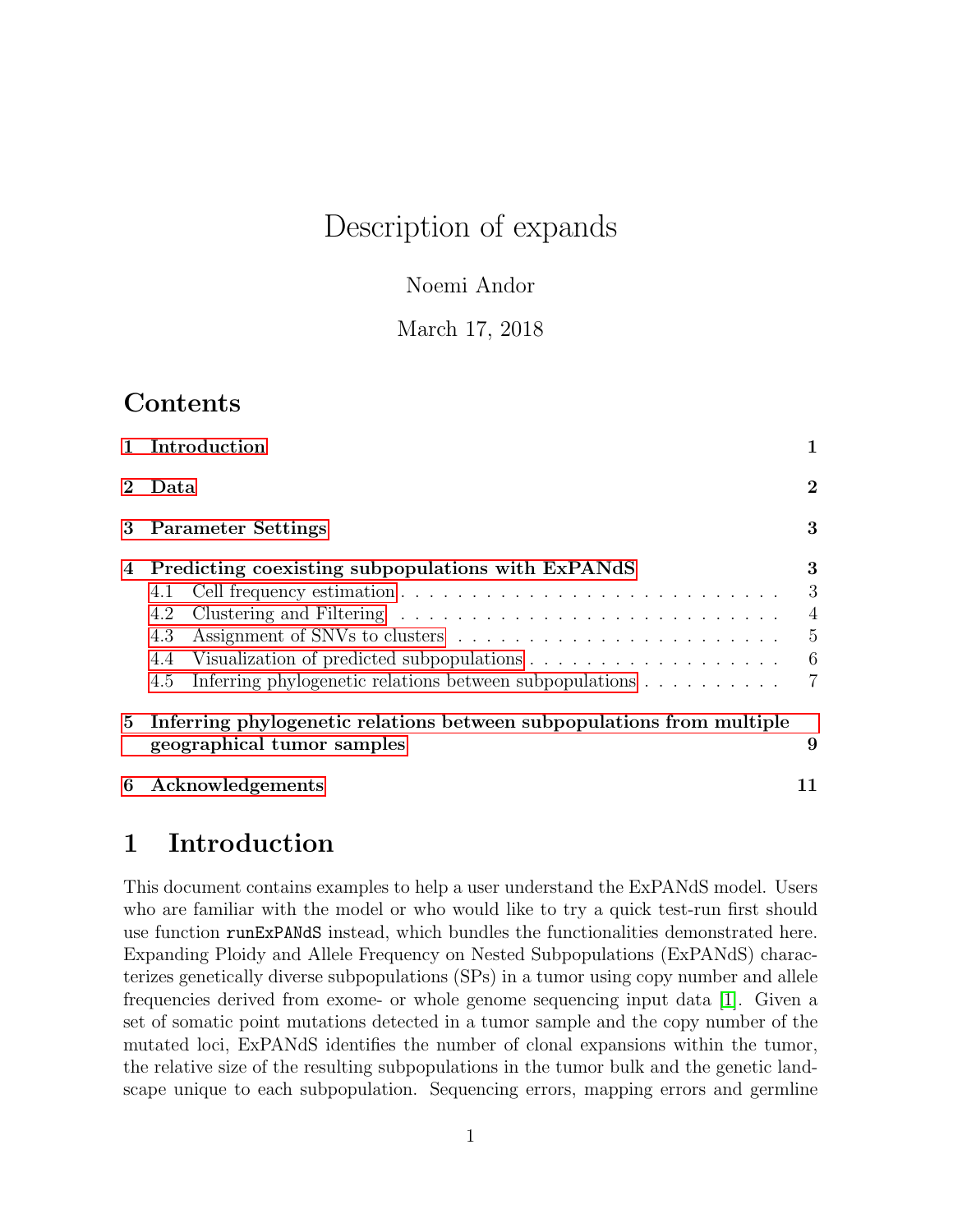mutations have to be filtered first. The remaining set of somatic point mutations can be extended to contain loss of heterozygosity (LOH), that is loci with heterozygous germline polymorphisms where the mutated allele is overrepresented in the cancer cell. For tumor types with a low number of somatic point mutations, this approach can provide a sufficient number of somatic events for the subsequent procedure [\[1\]](#page-10-1). The model predicts subpopulations based on two assumptions:

- Two independent driver-events of the same type will not happen at the exact same genomic position in two different cells. Therefore, no more than two distinct cell populations co-exist with respect to a specific locus.
- Multiple passenger mutations accumulate in a cell before a driver mutation causes a clonal expansion. Thus, each clonal expansion is marked by multiple mutations.

These two assumptions are translated into the ExPANdS model in five main steps: cell frequency estimation, clustering, filtering, assignment of mutations to clusters and phylogenetic tree estimation. The following example demonstrates each of these steps separately. The main function runExPANdS performs all five steps. The robustness of the subpopulation predictions by ExPANdS increases with the number of mutations provided. It is recommended that at least 200 mutations are used as an input to obtain stable results.

### <span id="page-1-0"></span>2 Data

We illustrate the utility of ExPANdS on data derived from exome sequencing of a Glioblastoma tumor (TCGA-06-0152-01) from TCGA. Somatic mutations and LOH have been obtained by applying MuTutect [\[2\]](#page-10-2) on the tumor derived BAM file and the patient-matched normal BAM file. Copy number segments have been obtained by a circular binary segmentation algorithm. We load the data into the workspace and assign each mutation the copy number of the segment in which the mutation is embedded:

```
> library(expands)
> ##load mutations:
> data(snv);
> ## use only a subset of mutations (to reduce time required to run example):
> set.seed(6); idx=sample(1:nrow(snv), 80, replace=FALSE); snv=snv[idx,];
> ##load copy number segments:
> data(cbs);
> ##assign copy numbers to point mutations:
> dm=assignQuantityToMutation(snv,cbs,"CN_Estimate");
[1] "Assigning copy number to mutations..."
[1] "Finding overlaps for CBS segment 100 out of 120 ..."
[1] "... Done."
```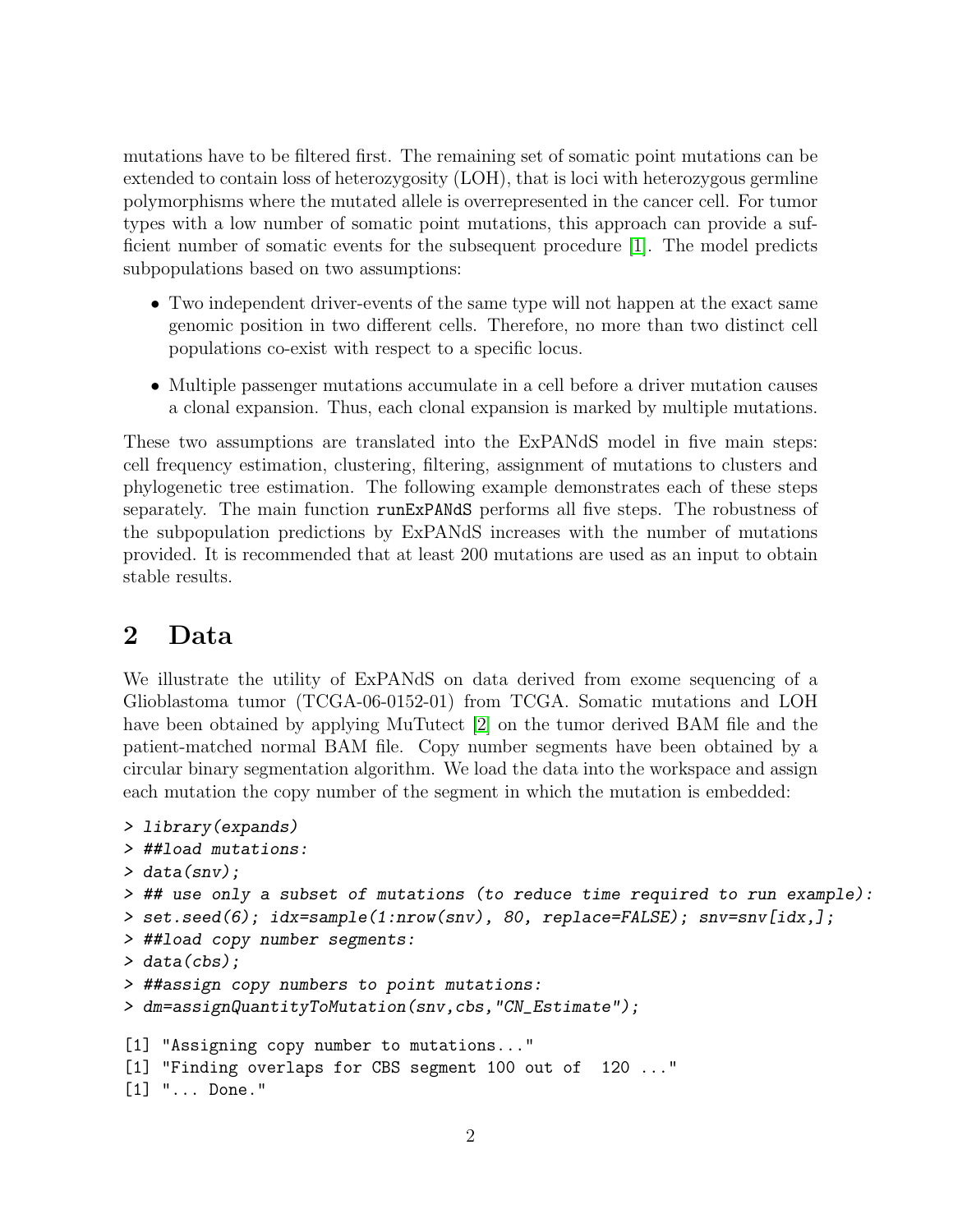Note that we limit the number of mutations used to 80 to accelerate the computation. In practice however, the inclusion of all available mutations is recommended, as the robustness and accuracy of the algorithm depends on the completeness of the input.

### <span id="page-2-0"></span>3 Parameter Settings

Next we set the parameters for the subsequent prediction. Type help(runExPANdS) for more information on these parameters.

```
> ##parameters
> max_PM=6; maxS=0.7; precision=0.018;
> plotF=1;
> ##the name of the sample
> snvF="TCGA-06-0152-01";
```
### <span id="page-2-1"></span>4 Predicting coexisting subpopulations with ExPANdS

Now we are ready to predict the number of clonal expansions in TCGA-06-0152-01, the size of the resulting subpopulations in the tumor bulk and which mutations accumulate in a cell prior to its clonal expansion.

#### <span id="page-2-2"></span>4.1 Cell frequency estimation

First we calculates P - the probability density distribution of cellular frequencies for each single mutation separately. For each cellular frequency f, the value of  $P(f)$  reflects the probability that the mutation is present in a fraction  $f$  of cells. For more information see help(cellfrequency\_pdf). This step may take several minutes to complete.

```
> ##calculate cell frequency probability distribution for each mutation
> cfd=computeCellFrequencyDistributions(dm, max_PM, p=precision)
```

```
[1] "Computing cell-frequency probability distributions..."
[1] "Processed 20 out of 80 SNVs --> success: 20 / 20"
[1] "Processed 40 out of 80 SNVs --> success: 40 / 40"
[1] "Processed 60 out of 80 SNVs --> success: 60 / 60"
[1] "Processed 80 out of 80 SNVs --> success: 80 / 80"
[1] "...Done."
```
In the subsequent step - clusterCellFrequencies - we will use only those mutations for which the cell frequency estimation was successful:

```
> ##cluster mutations with valid distributions
> toUseIdx=which(apply(is.finite(cfd$densities),1,all) )
```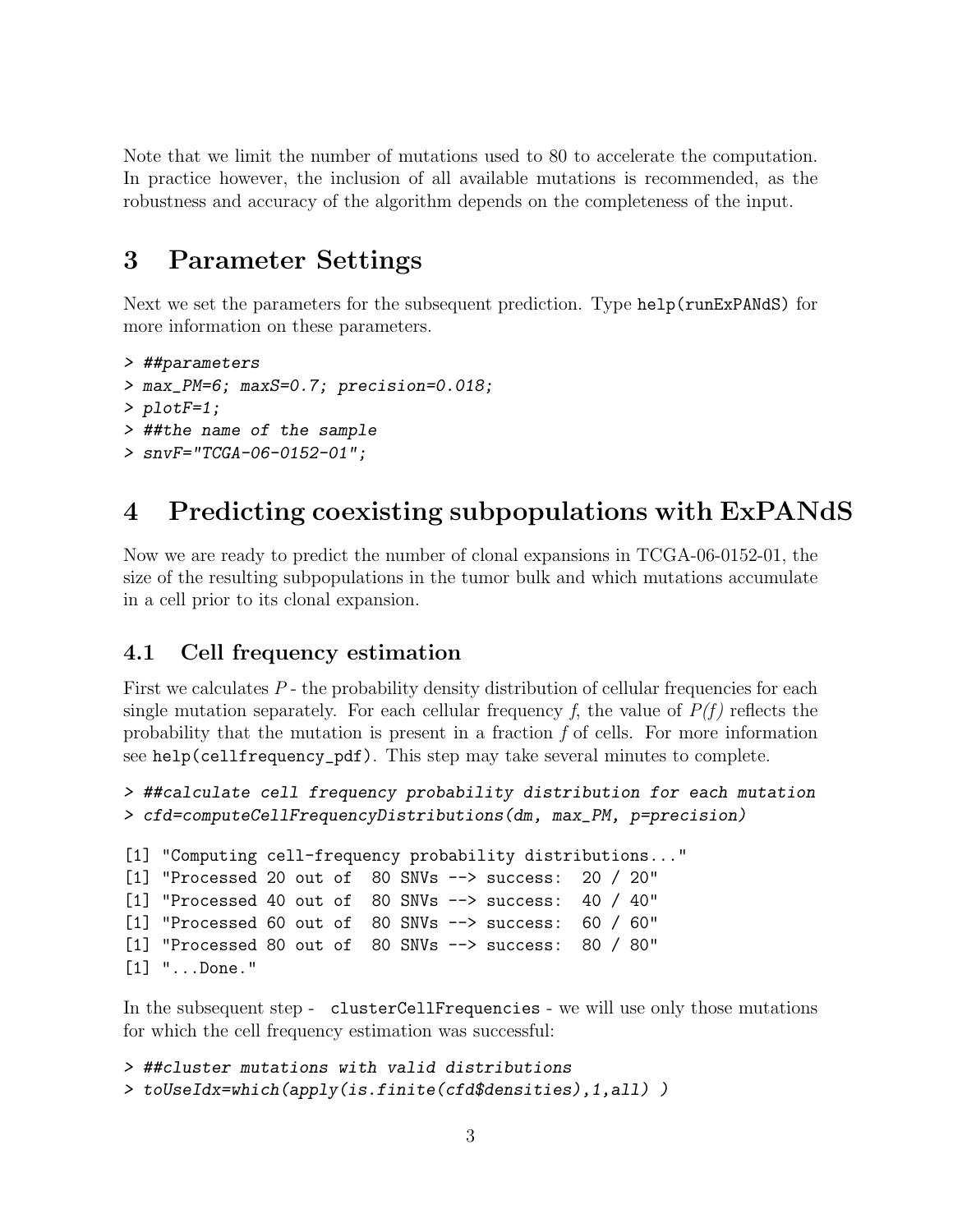In this case the cell-frequency probability distributions could be estimated for all mutations.

### <span id="page-3-0"></span>4.2 Clustering and Filtering

Next we find overrepresented cell frequencies using a two-step clustering procedure. Based on the assumption that passenger mutations occur within a cell prior to the driver event that initiates the expansion, each clonal expansion should be marked by multiple mutations. Thus SNVs and CNVs that took place in a cell prior to a clonal expansion should be present in a similar fraction of cells and leave a similar trace during their propagation. The aim is to find common peaks in the distribution of  $P_l(f)$ for multiple mutated loci l. In the first step, mutations with similar  $P_l(f)$  are grouped together by hierarchical cluster analysis of the probability distributions  $P_l(f)$  using the Kullback-Leibler divergence as a distance measure. This step may take several minutes or hours to complete, depending on the number of mutations provided. In the second step, each cluster is extended by members with similar distributions in an interval around the cluster-maxima (core-region). Clusters are pruned based on statistics within and outside the core region [\[1\]](#page-10-1). All these steps are performed within the function clusterCellFrequencies:

```
> SPs=clusterCellFrequencies(cfd$densities[toUseIdx,], p=precision)
```

```
[1] "Clustering 80 probability distributions..."
[1] "Clustering agglomeration method: average"
[1] "0 SNVs excluded due to non-finite pdfs"
[1] "Done"
[1] "Filtering Clusters..."
[1] "0 % completed"
[1] "10 % completed"
[1] "20 % completed"
[1] "30 % completed"
[1] "40 % completed"
[1] "50 % completed"
[1] "60 % completed"
[1] "70 % completed"
[1] "80 % completed"
[1] "90 % completed"
[1] "Done."
```
> SPs=SPs[SPs[,"score"]<=maxS,]; ## exclude SPs detected at high noise levels

At this point we already know that four subpopulations have been predicted to coexist in this tumor: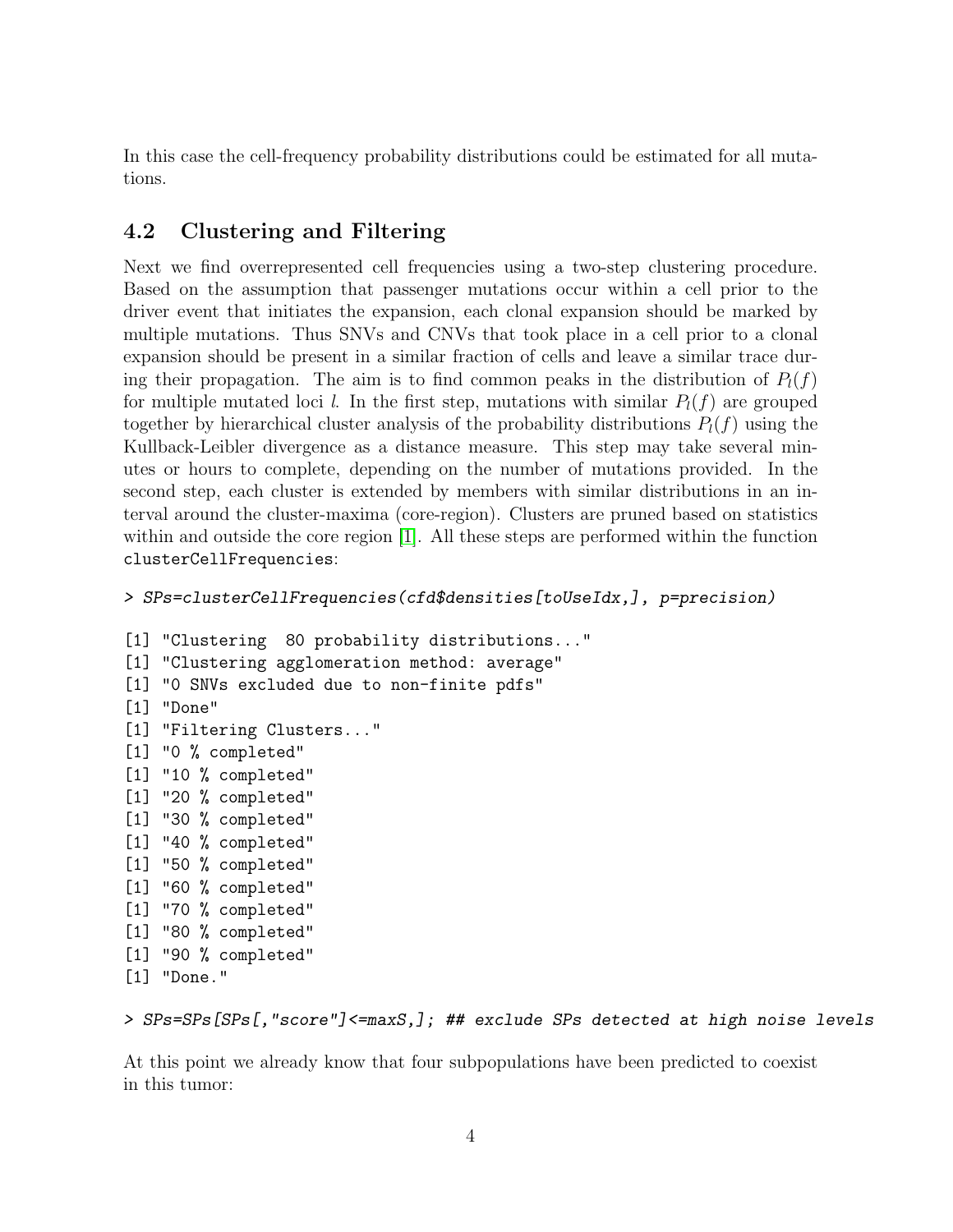> print(SPs)

|                    | Mean Weighted |                 |       | score precision nMutations |
|--------------------|---------------|-----------------|-------|----------------------------|
| [1,]               |               | 0.154 0.6334136 | 0.018 | 13                         |
| $\left[2, \right]$ |               | 0.262 0.6059665 | 0.018 | 6.                         |
| $\left[3, \right]$ |               | 0.388 0.6552837 | 0.018 | 5.                         |
| [4,]               |               | 0.838 0.4211439 | 0.018 | 14                         |

### <span id="page-4-0"></span>4.3 Assignment of SNVs to clusters

Now, all that remains to be done is to assign each point mutation to one of the predicted subpopulations. A point mutation is assigned to the subpopulation  $C$ , whose size is closest to the maximum likelyhood cellular frequency of the point mutation. Cell frequency probability distributions are calculated for four alternative evolutionary scenarios (for more information see details of function assignMutations). The mutated loci assigned to each subpopulation cluster represent the genetic profile of each predicted subpopulation.

```
> ##assign mutations to subpopulations:
> aM= assignMutations( dm, SPs, verbose = F)
```

```
[1] "Resolving potential phylogeny conflicts among 3 loci..."
```
aM\$dm contains the input matrix snv with seven additional columns, including: SP the size of the subpopulation to which the mutation has been assigned; and %maxP confidence of the assignment. See help(assignMutations) for more information on the output values of this function.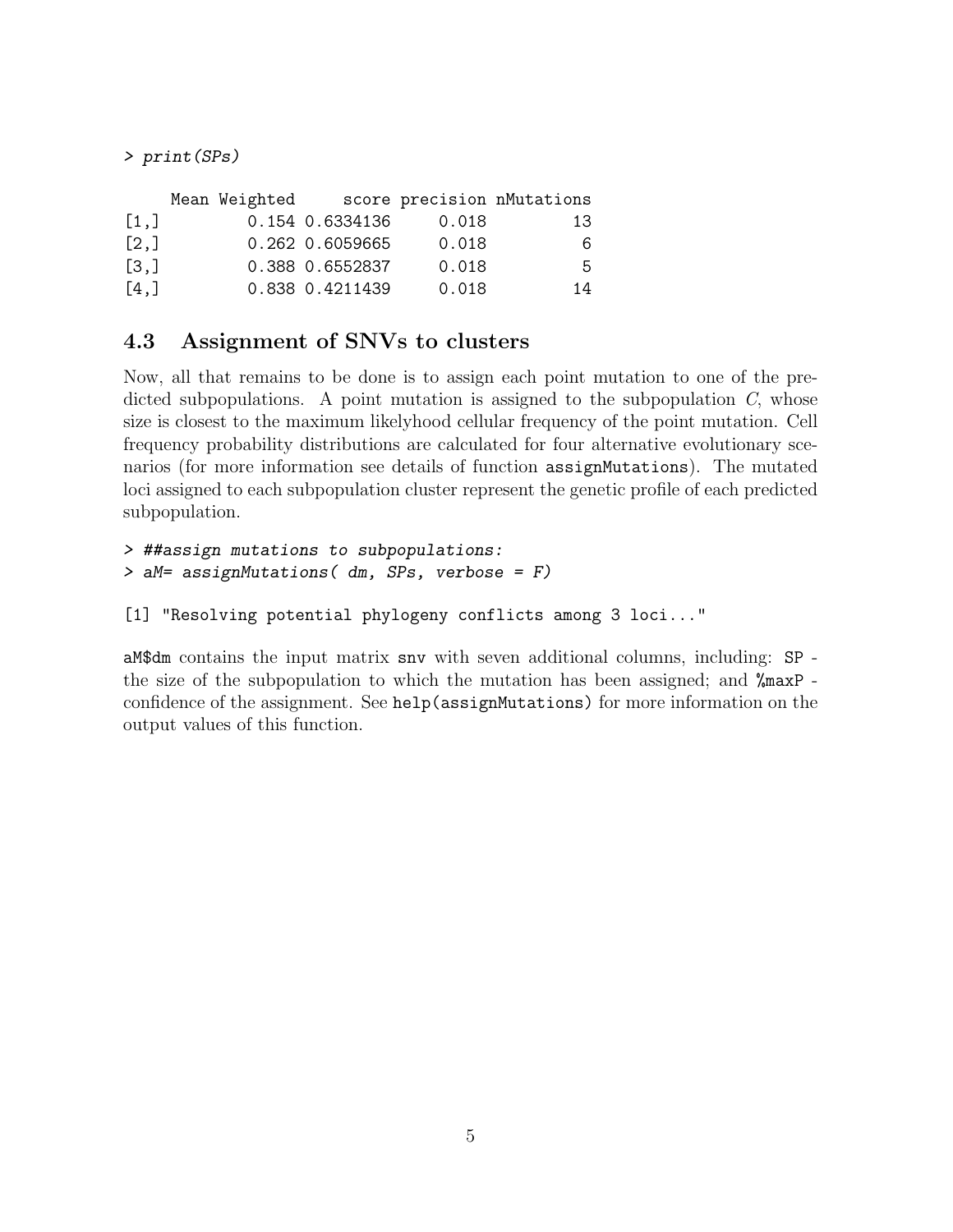#### <span id="page-5-0"></span>4.4 Visualization of predicted subpopulations

Now we plot the coexistent subpopulations predicted in the previous steps.





Figure 1: Coexistent subpopulations determined by ExPANdS in a Glioblastoma genome. Four subpopulations were identified based on the allele-frequency and copy number of 80 mutations detected within the cancer-genome. Subpopulations were present in  $84\%$ ,  $39\%$ ,  $26\%$  and  $15\%$  of the sample (y-axis). For each of the 80 exonic mutations (x-axis) we show: - the subpopulation to which the mutation has been assigned (squares), - the copy number of the locus in that subpopulation (dots) and - the adjusted allele frequency of the mutation (stars - somatic SNVs, triangles - LOH). Allele frequencies and subpopulation specific copy numbers are colored based on the average copy number measured for the genomic segment within which the mutation is located. Subpopulations are colored based on the confidence with which the mutation has been assigned to the subpopulation (black - highest, white - lowest).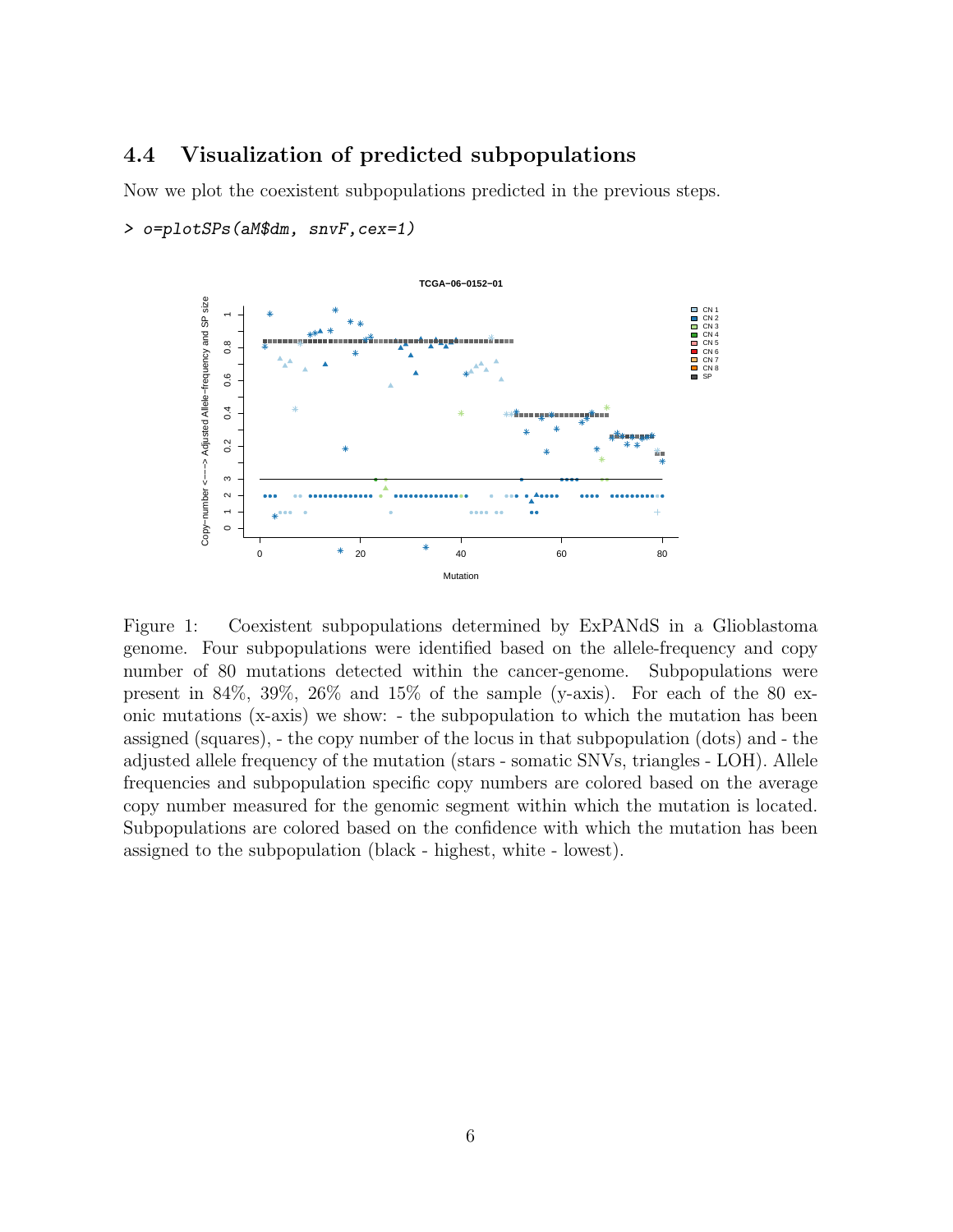#### <span id="page-6-0"></span>4.5 Inferring phylogenetic relations between subpopulations

We model the tumor's phylogeny based on pairwise distances between SPs. Pairwise phylogenetic distances between SPs are calculated from SP specific copy number profiles. First we have to assign SP specific copy numbers for the input genome segments obtained by circular binary segmentation:

```
> ##assigning copy number to subpopulations
> aQ=assignQuantityToSP(cbs, aM$dm, v=F)
```
[1] "Assigning copy number to SPs..."

The subpopulation phylogeny is obtained by running a neighbor-joining tree estimation algorithm on pairwise phylogenetic distances between SPs:

```
> ##building phylogeny
> spPhylo=buildPhylo(aQ,snvF,add = NULL)
```
[1] "Building phylogeny using bionjs algorithm" [1] "Pairwise SP distances calculated as: % segments with identical copy number" [1] "Insufficient copy number segments for SP\_0.262. SP excluded from phylogeny" [1] "distance-matrix saved under TCGA-06-0152-01.dist" [1] "tree saved under TCGA-06-0152-01.tree"

Finally we plot the phyloegentic tree.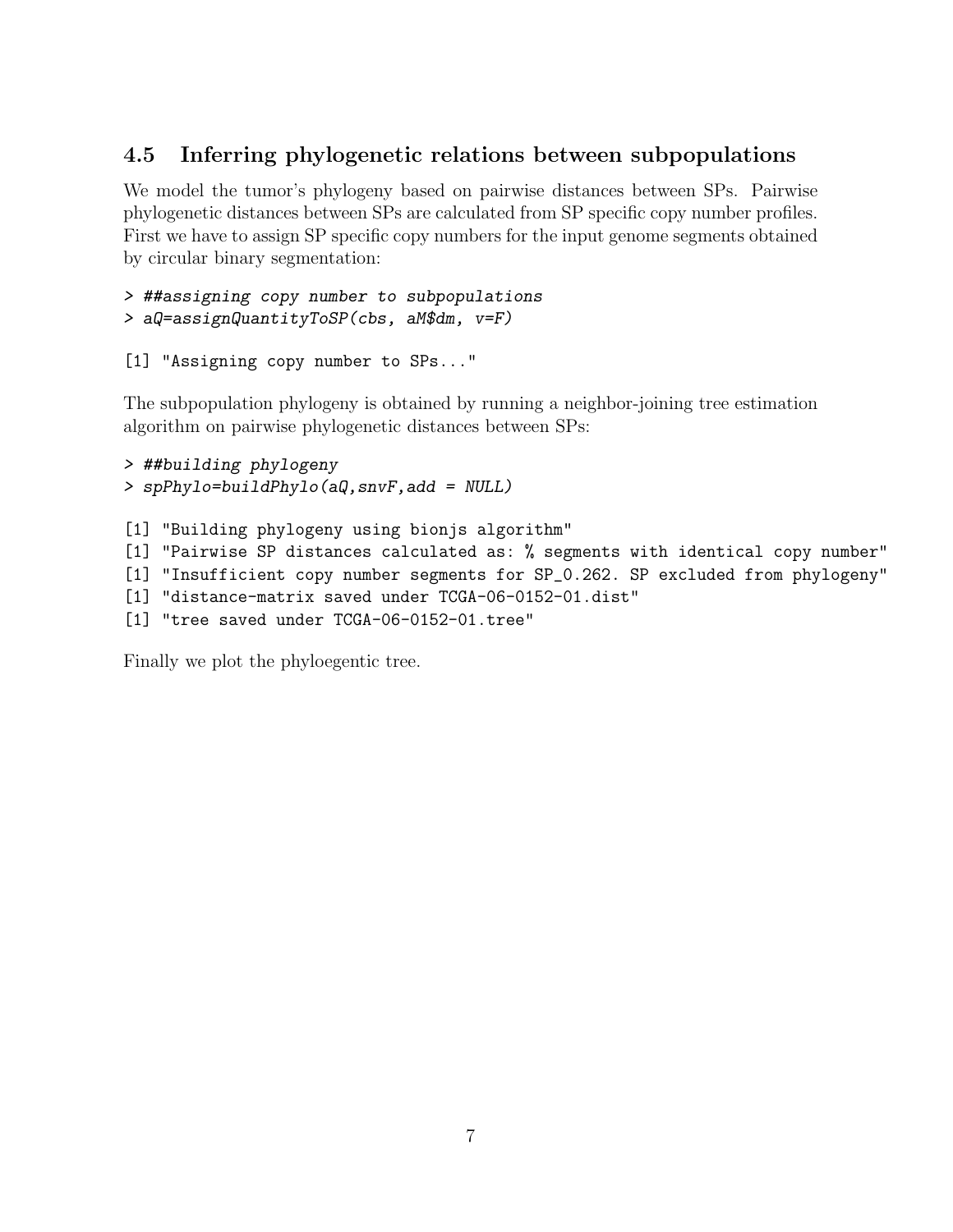

> plot(spPhylo\$tree,cex=3,type = "c")

Figure 2: Phylogram representation of the inferred relations between three predicted SPs. Each branch spans proportional to the amount of copy number change between SPs.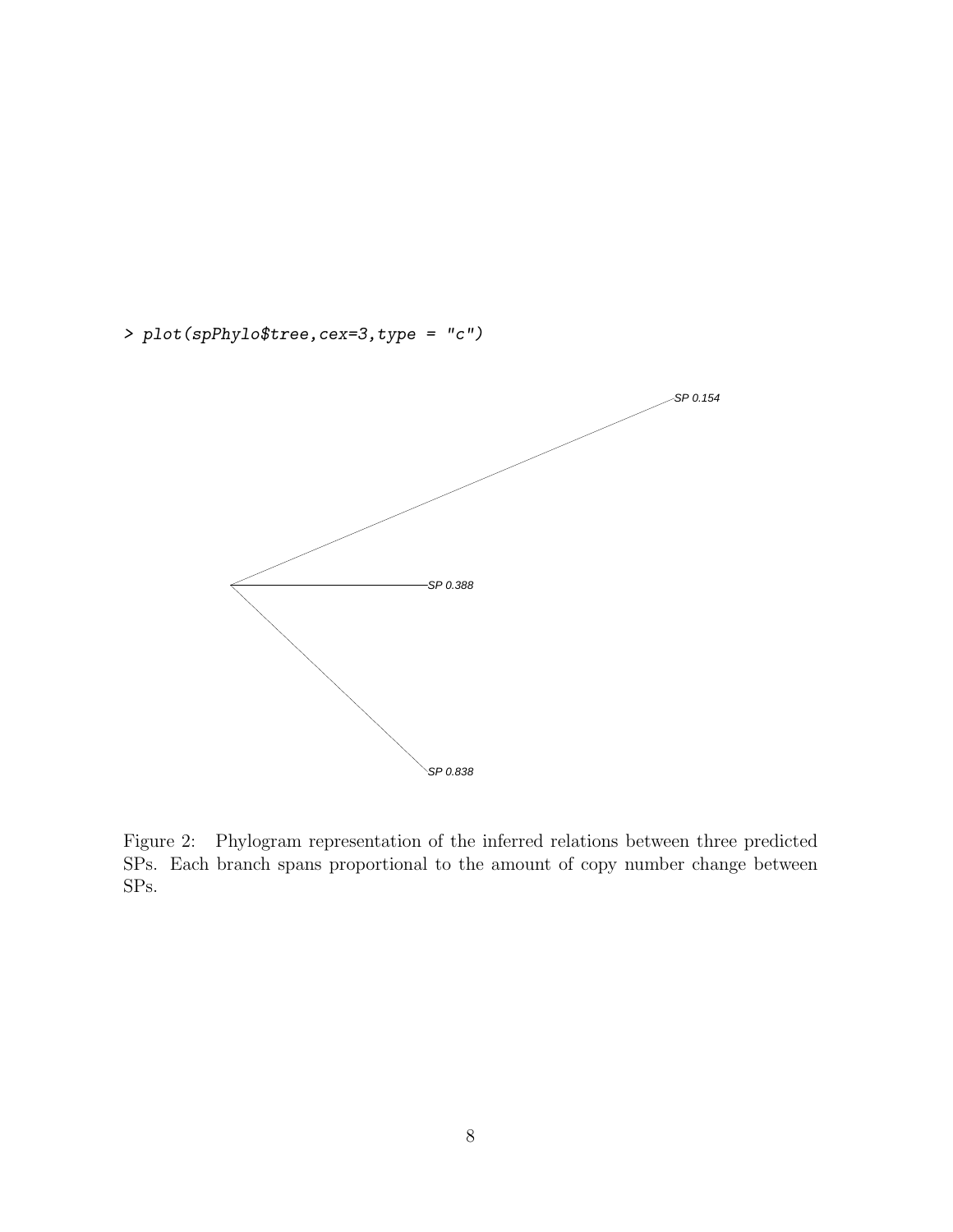# <span id="page-8-0"></span>5 Inferring phylogenetic relations between subpopulations from multiple geographical tumor samples

Next we integrate the subpoulations predicted in multiple, geographically distinct tumorsamples of a patient into one common phylogeny:

```
> #Patient and sample labels
> patient='ID_MRD_001';
> samples=c('_primPancreas','_metKidney','_metLung');
> output=patient;
> #The CBS files for each sample:
> cbs=as.list(paste(patient, samples,'.cbs',sep=""));
> #The SP files for each sample (previously calculated via runExPANdS-function):
> sps=as.list(paste(patient, samples,'.sps',sep=""));
We build a sample group for this patient to calculate the combined phylogeny:
> sampleGroup=list(cbs=cbs,sps=sps,labels=samples)
> tr=buildMultiSamplePhylo(sampleGroup,output,e = 0, plotF=0);
[1] "Processing sample 1 out of 3"
[1] "Assigning copy number to SPs..."
[1] "Assigning copy number to SPs..."
[1] "Processing sample 2 out of 3"
[1] "Assigning copy number to SPs..."
[1] "Assigning copy number to SPs..."
[1] "Processing sample 3 out of 3"
```

```
[1] "Assigning copy number to SPs..."
```
- [1] "Assigning copy number to SPs..."
- [1] "Building phylogeny using bionjs algorithm"
- [1] "Pairwise SP distances calculated as: % segments with identical copy number"
- [1] "distance-matrix saved under ID\_MRD\_001.dist"
- [1] "tree saved under ID\_MRD\_001.tree"

```
> ##Tree tip color labels according to sample origin of SPs:
> jet <- colorRampPalette(c("#00007F", "blue", "#007FFF",
+ "cyan", "#7FFF7F", "yellow", "#FF7F00", "red", "#7F0000"))
> colmap = jet( length(sampleGroup$labels) )
> colors <- rep(colmap[1], each = length(tr$tip.label))
> for (i in 1: length(sampleGroup$labels) ) {
+ ii = grep(sampleGroup$labels[[i]], tr$tip.label)
+ colors[ii] = colmap[i]
+ }
```
Finally plot the inter-sample phylogeny: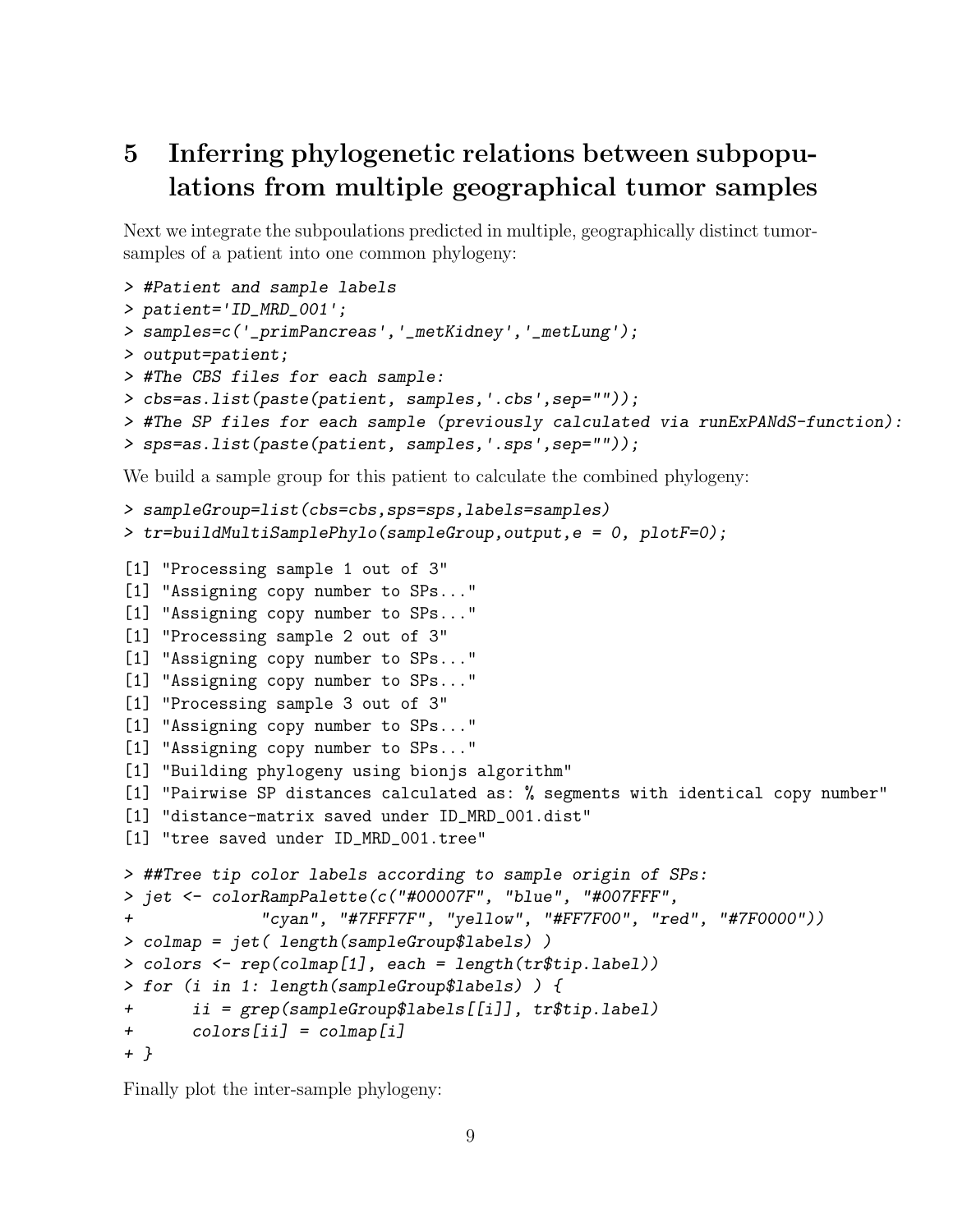$> plot(tr, tip. col = colors, cex = 0.9, type = "u")$ 



Figure 3: Phylogram representation of the inferred relations between SPs from three distinct geographical samples. Each branch spans proportional to the amount of copy number change between SPs. The germline copy number profile (assumed diploid throughout the genome) is included as control.